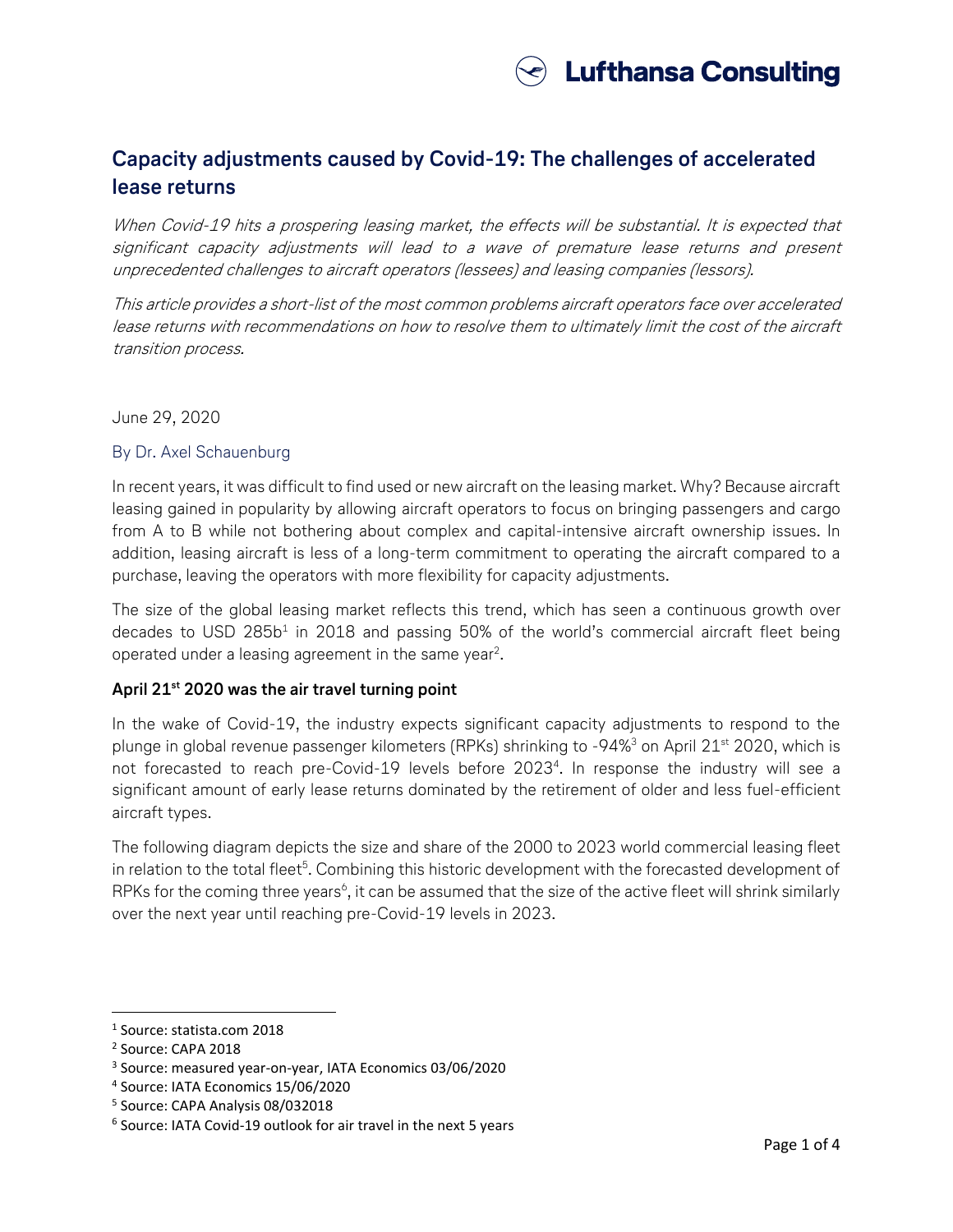### **Lufthansa Consulting**



Source: Lufthansa Consulting analysis from CAPA and IATA data. (\*) Lufthansa Consulting estimate

Based on the flexibility aircraft leasing allows, it can be assumed that an over-proportional amount of temporary or permanently phased-out aircraft are lessor-owned, in an effort of airlines to keeping their owned aircraft. Also, it can be assumed that the amount of aircraft phase-outs and later phase-ins will not be linear to the RPK development, more likely operators will choose to lower the utilization of aircraft and keep more aircraft ready to have more flexibility when demand picks up.

While leasing contracts might allow for a premature termination to adjust capacity, the process of returning an aircraft early to the lessor requires the same transition management tasks as if the aircraft is returned after its regular lease period. Regular lease returns normally do not pose a problem to experienced lessees, however a large amount of early lease returns can be a challenge to both parties involved due to the shorter notice period and possibility to prepare the aircraft for the transition.

Many of the returned aircraft will not find their way back into service and will be retired for good, leading to an early write-off of the airframe. Hence lessors will want to reduce their financial burden caused by the loss of lease fees and early write-offs as much as possible, also in the context of the lease return process. In order to be prepared for the transition process, Lufthansa Consulting has identified the six most common problem areas during lease returns to facilitate the preparation of the aircraft and documentation. The most common problem areas include:

• **Unclear contractual requirements**: Complicated lease contracts concluded years ago in prospering times while desperately looking for leasing capacity result in a basic lack of insight into the specific terms and conditions. Comprehensive maintenance requirements combined with hard times and life limited parts further add to the complexity. Often not all the information was correctly tracked and may not be available at the time of phase-out. Getting a clear picture of the various requirements and what these mean for each specific airplane is vital before these can then be translated into a set of plannable actions for each airframe.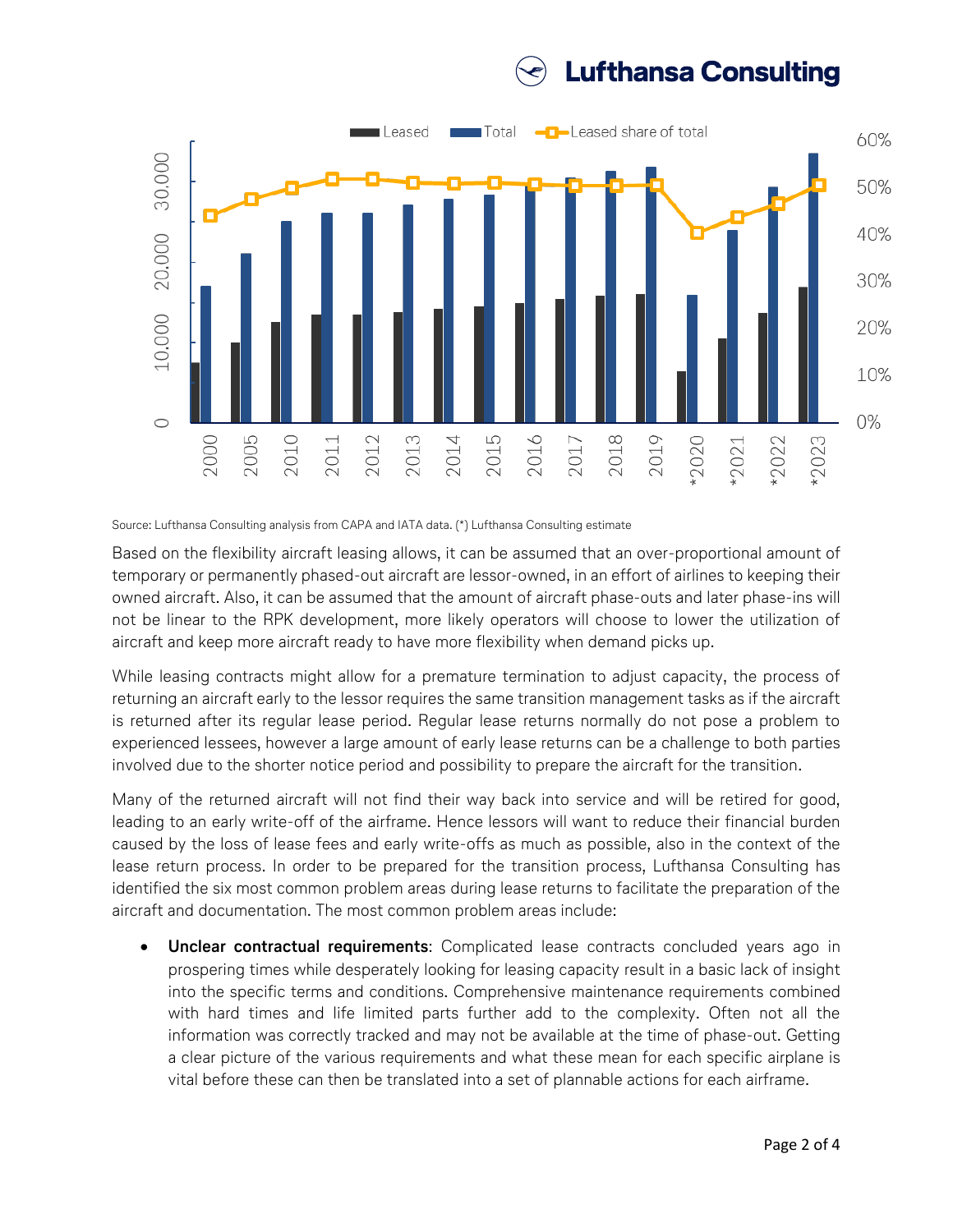# $\odot$  Lufthansa Consulting

- **Weighing non-compliance vs. penalties**: Each non-compliance in the lease return conditions results in a penalty. Weighing such penalties vs. the required maintenance cost is crucial to identify the most cost-effective solution which can save significant subsequent cash expenditure. While airworthiness-related requirements are mandatory, there is room to defer or ignore other defects, for example Minimum Equipment List (MEL) codes B and C items. Such calculation requires quotations from a maintenance, repair and overhaul (MRO) organization and a clear understanding of the penalty scheme in the leasing contract.
- **Lack of contract-compliant components:** An early assessment of the installed rotables and repairable components versus any age restrictions in the contract is recommended. Typically leasing companies ask for an average of 110% component age limit versus the airframe age, allowing individual components up to 130%. Early recognition of non-compliant parts can be addressed by swapping them within the remaining fleet during (scheduled) downtime. Time is key in this process, ideally this analysis is conducted months before the scheduled lease return to avoid expensive short-notice sourcing of parts and a subsequent grounding of the airplane.
- **Lack of manpower**: Lease returns are often not devoted the manpower they would deserve to achieve the most cost-efficient aircraft transition. It is hence crucial to identify and assign manpower requirements comprising experienced personnel in advance, especially in an accelerated wave of lease returns. Neglecting such manpower requirements will ultimately lead to a cost and penalty escalation in the lease return process.
- **Time pressure**: Caused by the lack of manpower or unforeseen and accelerated capacity adjustments increase time pressure on the transition process. In an ideal world six-month prenotice are desired, in reality however only weeks are available to prepare the aircraft for phaseout. It is hence crucial to kick the lease return process off as early as possible to leave sufficient room for unforeseen problems and to address these accordingly with the ultimate goal of limiting penalty payments to the lessor.
- **Identification of suitable MRO capacity**: Finding an MRO organization which can conduct the required transition maintenance tasks is a challenge in itself. Meeting budget and time restrictions and the required quality of workmanship is not easy and also requires sufficient planning in advance. Once an MRO organization has been contracted, one or more representatives need to be dispatched to observe the maintenance activities and decide on the spot in case problems arise. Volume discounts for multiple aircraft transitions while at the same time reserving future slots in advance to secure the MRO capacity are the benefits of multiple lease returns.

#### **Looking ahead: planning for the future**

While Covid-19 will change the fundamentals of the aviation industry, it will also change the composition of aircraft fleets towards newer and more fuel-efficient aircraft. This transition however will challenge aircraft operators and owners over the next couple of years and requires a high degree of attention.

Therefore, transition management will become a very important agenda item in the near future in order to limit the drain of cash towards lessors looking to recover lost lease fees through penalty schemes over contract non-compliances.

The financial exposure of unmanaged lease returns can lead to a loss of millions of Dollars, for example in case an unforeseen engine shop visit or the sourcing of components is required, whereas a transition